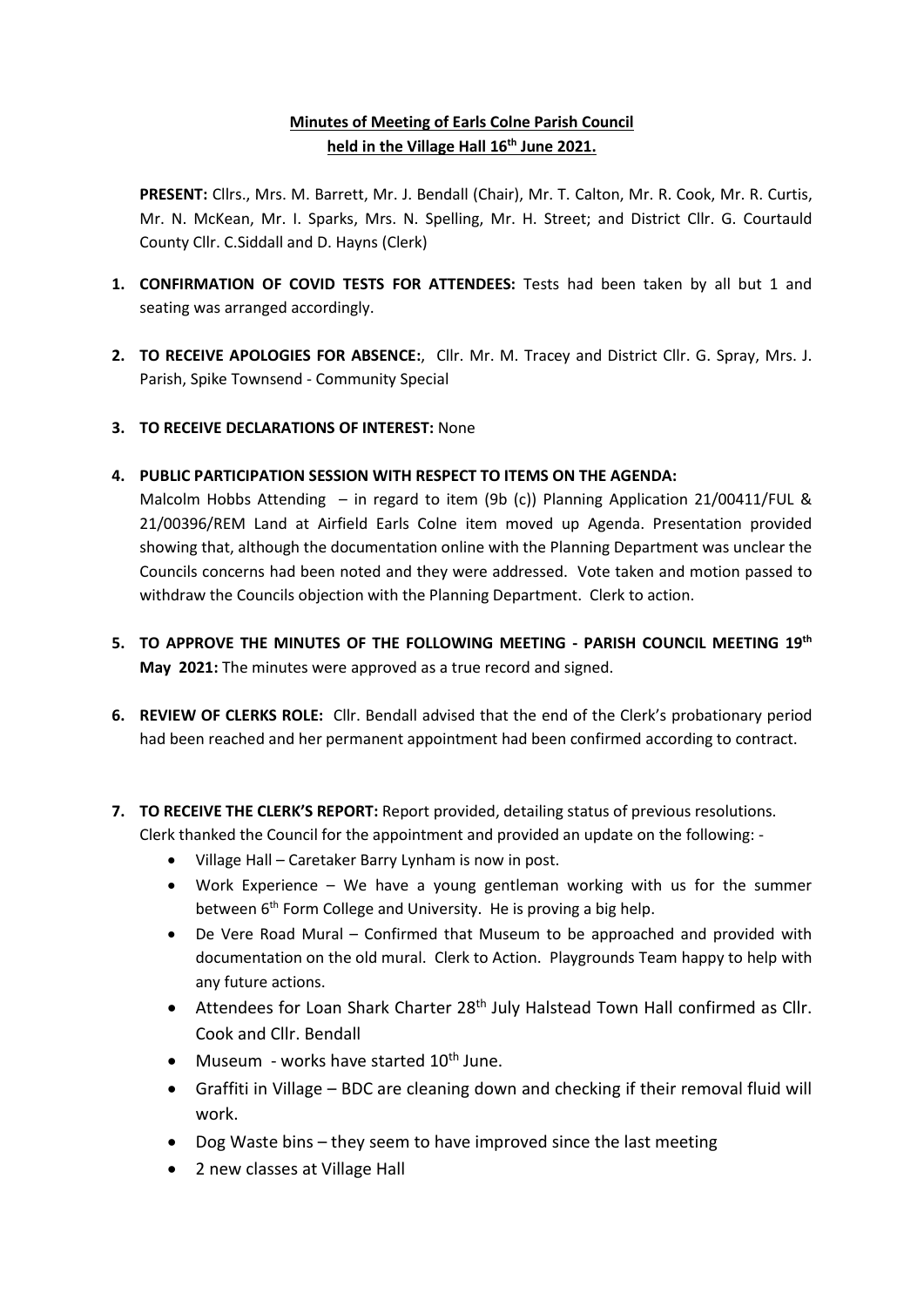- Free Local planning training offered by BDC Clerk to keep in contact and confirm dates
- Fork Andles window display Clerk to arrange a thank you to the Children involved with this and the Survey to tie in with Annual Report.
- Next month is the NHS day  $5/7/21$  It was decided we would look to thanking the businesses in the Village within the Annual Report/new website
- Church Clock Being refurbished as we speak Getting together information on clock for website and facebook
- We have a key log and list of all keys in the VH all checked and confirmed working.
- Savings made on new photocopier offering cheaper cost by copy, smaller footprint, less emissions, less toxic toner than current machine.
- Fence on Allotments at Airfield work is starting on replacing fence.

## **8. TO RECEIVE THE COMMUNITY SPECIALS REPORT:**

Spike is working away as advised.

#### **9. PLANNING:**

a) Decisions reached by Braintree District Council as follows: -

| <b>Application No.</b> | Location                                             | <b>Description</b>                                                                                                                                                                                             | <b>BDC Decision Minutes</b>  |
|------------------------|------------------------------------------------------|----------------------------------------------------------------------------------------------------------------------------------------------------------------------------------------------------------------|------------------------------|
| 21/01313/TPOCON        | 13 High Street                                       | Notice of intent to carry out works to trees in a Conservation Area                                                                                                                                            | Application                  |
|                        |                                                      |                                                                                                                                                                                                                | Permitted                    |
| 21/01286/TPOCON        | 15 - 17 Upper Holt<br>Street,                        | Notice of intent to carry out works to trees in a Conservation                                                                                                                                                 | <b>Application Permitted</b> |
| 21/01315/CLPLB         | Earls Colne Social Club<br>4 Foundry Lane CO6<br>2SB | information only, that an application for a Certificate of<br>Lawfulness of<br>Proposed Works to a Listed Building has been received. Details of<br>the application are displayed.<br>on the Council's website | <b>Application Refused</b>   |
| 21/00070/HH            | 20 High Street                                       | Reconsultation - revised plans                                                                                                                                                                                 | <b>Application Permitted</b> |

## b) Current Applications were reviewed by the Parish Council as follows: -

| Application<br>No.  | Location                                       | <b>Description</b>                                                                                                                                                                                                                                                                                                                                                                                                   | Parish<br>Council<br><b>Decision</b> |
|---------------------|------------------------------------------------|----------------------------------------------------------------------------------------------------------------------------------------------------------------------------------------------------------------------------------------------------------------------------------------------------------------------------------------------------------------------------------------------------------------------|--------------------------------------|
| 21/01819/TPOCO<br>N | York Park House, 7 York Road<br><b>CO6 2RN</b> | Notice of intent to carry out works to trees in a Conservation Area – Box Elder (T1) – reduce<br>crown to<br>all aspects by 2m to suitable growth points, Yew (T2) – reduce crown to all aspects by 1m to<br>suitable growth points, Bay (T3) - reduce height by 2m, Western Red Cedar Hedge (H1) -<br>reduce hedge height<br>by 0.5m and trim sides, Leylandii hedge(H2) – reduce hedge height by 2m and trim sides | No.<br>Objections                    |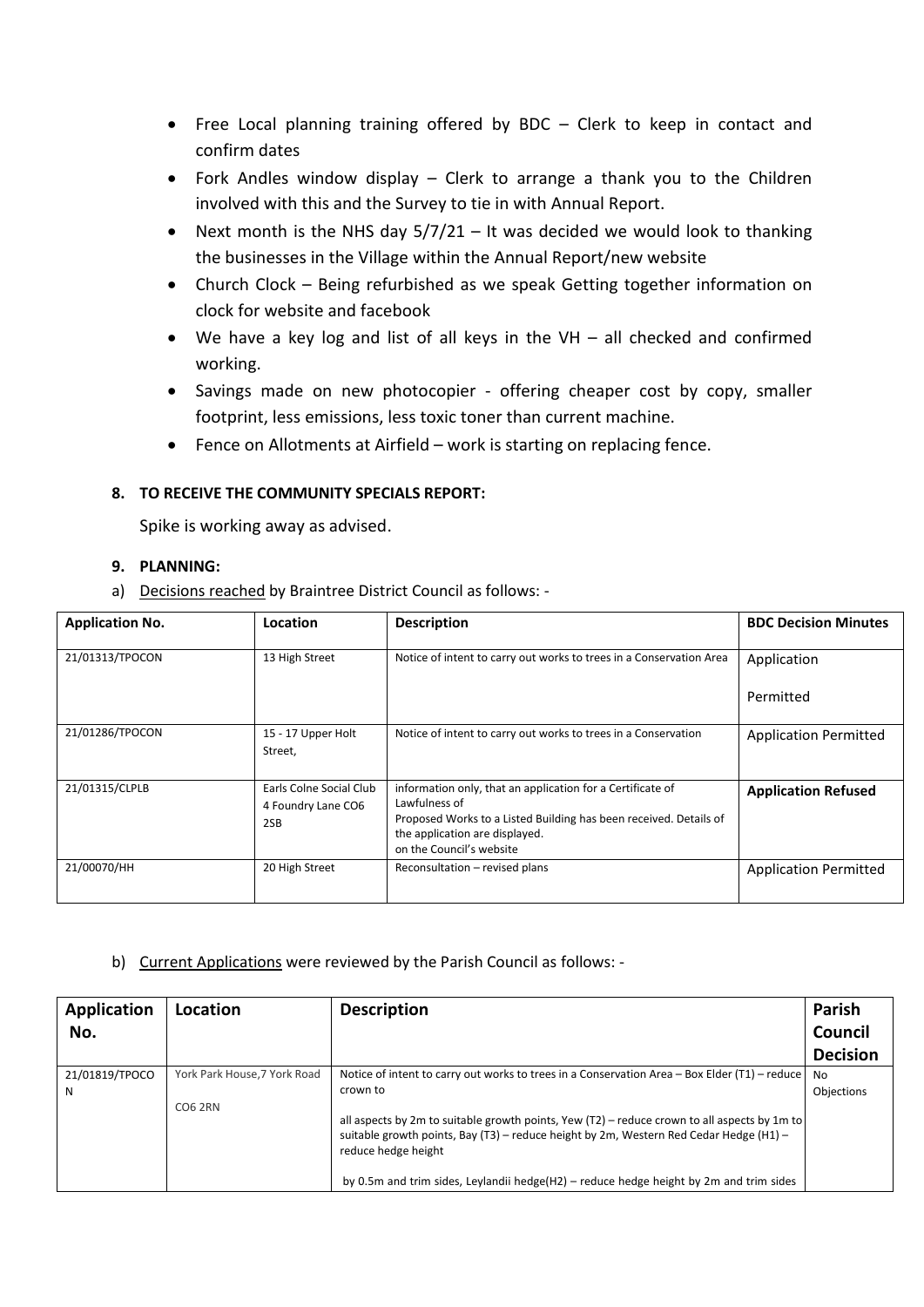|                     |                                                             | to create formal hedge                                                                                                                                                                      |                  |
|---------------------|-------------------------------------------------------------|---------------------------------------------------------------------------------------------------------------------------------------------------------------------------------------------|------------------|
| 21/01769/TPOCO<br>N | Ashwells, Park Lane, Earls<br>Colne                         | Notice of intent to carry out works to tree in a Conservation Area - Fell Conifer at front                                                                                                  | No<br>Objections |
| 21/01767/TPOCO<br>Ν | 9 Upper Holt Street, CO6 2PG                                | Notice of intent to carry out works to tree in a Conservation Area - Reduce mixed boarder<br>hedge behind swimming pool area by approx 3 meters not visable from street view,               | No<br>Objections |
|                     |                                                             | hedge blocking light to pool                                                                                                                                                                |                  |
| 21/01708/TPO        | 11 Hunt Road, CO6 2NX                                       | Notice of intent to carry out works to tree protected by Tree Preservation Order 40/00 -                                                                                                    | No<br>Objections |
|                     |                                                             | Field Maple - reduce by 2m to previous reduction points. Tree is causing excessive shading                                                                                                  |                  |
|                     |                                                             | rear of the property.                                                                                                                                                                       |                  |
|                     |                                                             |                                                                                                                                                                                             |                  |
| 21/01234/FUL        | Land adj 7 Curds Road                                       | Construction of 40m x 20m manege.                                                                                                                                                           | No<br>Objections |
| 21/01611/HH         | 41 Aubrey CloseCO6 2FG                                      | Single-storey rear conservatory extension                                                                                                                                                   | No<br>Objections |
| 21/01656/NMA        | Hydewell Halstead Road CO6 2                                | Non-Material Amendment to permission 19/02217/FUL granted                                                                                                                                   | No               |
|                     |                                                             | 06.03.2020 for: Demolition of existing dwelling and the erection                                                                                                                            | Objections       |
|                     |                                                             | of a replacement two-storey 5 bedroomed detached                                                                                                                                            |                  |
|                     |                                                             | dwellinghouse, detached garage and new vehicular access from                                                                                                                                |                  |
|                     |                                                             | Halstead Road.                                                                                                                                                                              |                  |
|                     |                                                             | Amendment would allow:                                                                                                                                                                      |                  |
|                     |                                                             | - Addition of external door to study                                                                                                                                                        |                  |
| 21/01570/FUL        | 90/90A High Street, Table Coffe<br>Shop/Flat 3, Earls Colne | Replacement of 3 front elevation window frames with timber frames.                                                                                                                          | No<br>Objections |
|                     |                                                             | Increase height of brick plinth to 900mm above floor level.                                                                                                                                 |                  |
|                     |                                                             |                                                                                                                                                                                             |                  |
| 21/01515/TPO        | 23A Coggeshall Road, Earls Coli<br>Essex                    | Notice of intent to carry out works to tree protected by Tree Preservation Order 19/00 - Red<br>crown of Oak (T9) tree by 3 meters at rear of property on boundary next to neighbours drive | No<br>Objections |
|                     |                                                             | The customer would like to reduce the canopy to stop the roots getting closer to the buildin.<br>and                                                                                        |                  |
|                     |                                                             | causing damage, to maximise light into the garden and decrease the risk of branches falling                                                                                                 |                  |
| 2101732/PLD         | 41 Coggeshall Road CO6 2JR                                  | Application for a Certificate of Lawfulness for a proposed use – Conversion of existing garage<br>into habitable accommodation.                                                             | No<br>Objections |
| 21/01563/VAR        | 54 Coggeshall Road CO6 2JR                                  | Variation of Condition 2(Approved Drawings) of permission 20/01167/FUL granted 05/03/20                                                                                                     | No               |
|                     |                                                             | Erection of 2 detached bungalow-style dwellinghouses accessed off existing shared private<br>drive.                                                                                         | Objections       |
|                     |                                                             | Variation would allow proposed design modifications to avoid statutory services in the verge<br>strip                                                                                       |                  |
|                     |                                                             | of the shared drive                                                                                                                                                                         |                  |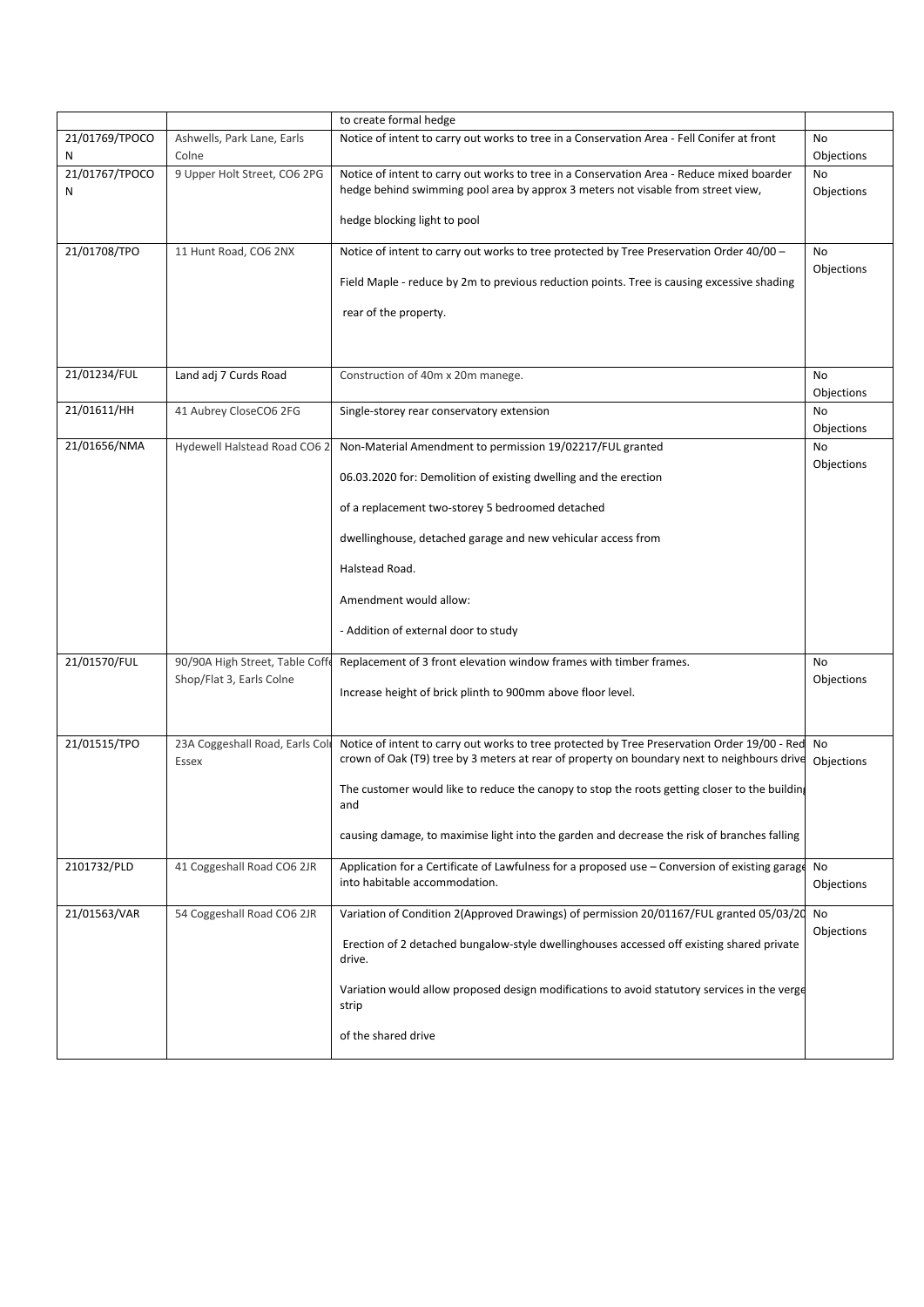# **10. CONFIRMATION OF ALLOCATION OF REVIEW OF POLICIES AND CONFIRMATION OF STANDING COMMITTEES AND REPRESENTATIVES.**

• Clerk Action to gather all documents and look to updated versions. Pass on to Councillors 1 document each (with updated version) to review.

## **11. ANNUAL PARISH MEETING AND REPORT.**

- Cllr Spelling; Cllr Tracey and Clerk to look at online publishing of report and content.
- Annual Parish Meeting to be arranged for Wednesday 1<sup>st</sup> September 2021.

## **12. CENTENARY AWARD.**

• Closing date to be set for  $13<sup>th</sup>$  August – review to be made at August Meeting. Amended poster to go out end of July. Clerk to Action.

## **13. TO RECEIVE AN UPDATE ON THE VILLAGE HALL.**

• Meeting to be arranged to look to refurbishment plans. Refurbishment team of Cllr Barrett, Cllr Bendall, Cllr Parish, Cllr Sparks, Cllr Spelling and Cllr Tracey to be reconvened Clerk to action.

## **14. UPDATE ON WAR MEMORIAL AND RE-DEDICATION CEREMONY.**

• Request for attendance of all Councillors at the Re-dedication Ceremony on Sunday  $27<sup>th</sup>$  June 2021. Plans to encourage attendance at Village Hall to be scrapped due to current climate – display to make use of Fork 'Andles window after date.

## **15. TO RECEIVE AN UPDATE ON PLAYGROUNDS.**

- Several plans coming on line.
- Cllr. Courtauld thanked for help with tracking down contacts.
- Meeting with BDC playgrounds delayed but should be rearranged in next few weeks. Clerk to chase.

## **16. SECTION 106 MONIES.**

- Confirmation of S106 Committee. Cllr. Barrett, Cllr. Cook, Cllr. McKean, Cllr. Sparks, Cllr. Spelling, Cllr. Street.
- Clerk to keep pressure up on BDC for meeting. District and County Cllrs. confirmed support.

## **17. UPDATE ON VILLAGE PLANTING .**

- Planting at Park Lane and Station Road growing well.
- Longer grass at Village Green encouraging wild plants to self seed.
- Planter outside Ziel to be replaced with sympathetic metal planter. Clerk and Community Worker to organise removal of old planter when needed.

## **18. SHARING OF COMMUNITY ENERGY SEMINAR INFORMATION**.

• Interesting Seminar with lots of active Climate Committees out there.